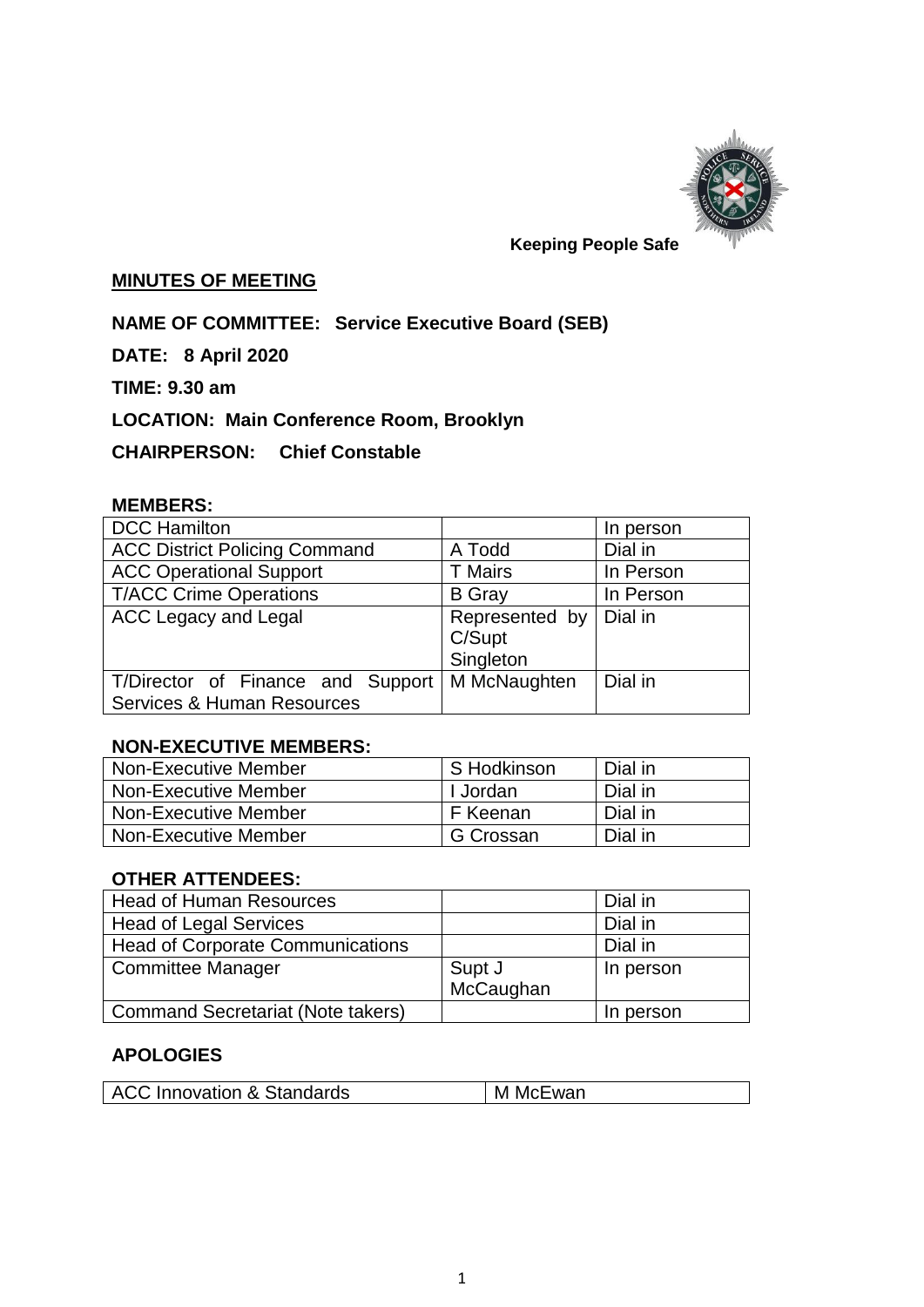# **ACTIONS assigned by the Chair are highlighted in blue text.**

| Item No |                                                                                                                                                                                                                                                                                                                                                                                                |  |  |
|---------|------------------------------------------------------------------------------------------------------------------------------------------------------------------------------------------------------------------------------------------------------------------------------------------------------------------------------------------------------------------------------------------------|--|--|
| 1.0     | 44/20 Welcome and Apologies                                                                                                                                                                                                                                                                                                                                                                    |  |  |
|         |                                                                                                                                                                                                                                                                                                                                                                                                |  |  |
| 2.0     | 45/20 Declaration of Conflict of Interest                                                                                                                                                                                                                                                                                                                                                      |  |  |
|         | The Chief Constable stated that as per decision taken at Service<br>Executive Board on 18 January 2017, in line with good corporate<br>governance practice as set out by the NI Audit Office, members and any<br>persons in attendance were to declare any conflict of interest with any<br>items on the agenda and these were to be recorded in the minutes.                                  |  |  |
| 3.0     | Minutes of Previous meetings + Redactions prior to<br>46/20<br>publication                                                                                                                                                                                                                                                                                                                     |  |  |
|         | The minutes from the meeting on 10 March 2020 were approved.                                                                                                                                                                                                                                                                                                                                   |  |  |
|         | No suggested redactions were advised prior to publication, other<br>than the names of some attendees.                                                                                                                                                                                                                                                                                          |  |  |
| 4.0     | 47/20 Actions Arising from previous meetings                                                                                                                                                                                                                                                                                                                                                   |  |  |
|         | The action register was reviewed and completed actions were noted.                                                                                                                                                                                                                                                                                                                             |  |  |
| 5.0     | 48/20 Corporate Risk Register                                                                                                                                                                                                                                                                                                                                                                  |  |  |
|         | The Deputy Chief Constable updated members on the changes to the<br>Corporate Risk Register and advised members that a new Covid-19 risk<br>had been added. The in-year funding risk for 19/20 was closed.                                                                                                                                                                                     |  |  |
|         | Members were assured that the Covid-19 had appropriate control<br>measures and reporting in place through the platinum and gold<br>structures. It was decided that it would not be necessary to create a<br>Covid-19 risk at Platinum level.                                                                                                                                                   |  |  |
|         | Members agreed that during the Covid-19 pandemic it was prudent to<br>have the Corporate Risk Register managed at a level below SEB for the<br>present. This would permit concentration on the Covid-19 risk at the<br>most senior level. This situation would be reviewed as warranted so that<br>a recovery phase for the management of the current corporate risks<br>could be implemented. |  |  |
|         | Non-Executive members had been monitoring the Corporate Risks at<br>Audit and Risk Assurance Committee (ARAC) meetings through the<br>"deep dive" process which provided them with assurance on the                                                                                                                                                                                            |  |  |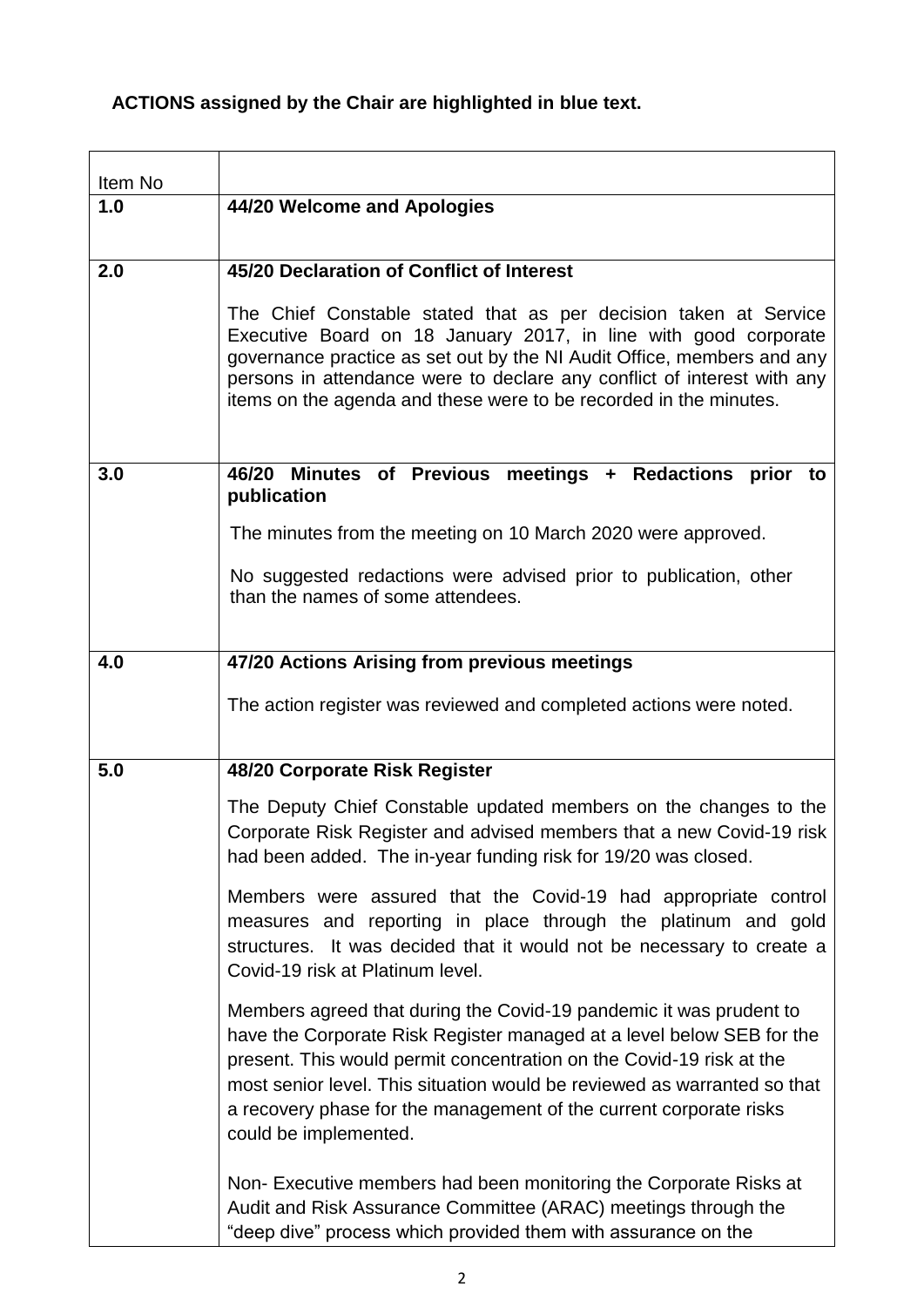|     | management of the Corporate Risk Register.                                                                                                                                                                                                                               |  |  |
|-----|--------------------------------------------------------------------------------------------------------------------------------------------------------------------------------------------------------------------------------------------------------------------------|--|--|
|     | The current presentation of the risk register for SEB should be edited<br>into a 3-4 page document to present a high level summary.                                                                                                                                      |  |  |
|     | Action: Refresh the future funding risk on the Corporate Risk Register -<br><b>T/DFSS&amp;HR</b>                                                                                                                                                                         |  |  |
|     | Action: Edit current presentation of the Corporate Risk Register into a<br>3-4 page document presenting a high level summary for SEB – DCC                                                                                                                               |  |  |
|     | Decision: Suspend the regular reporting on the Corporate Risk<br>register and concentrate on Covid-19 and Future Funding.                                                                                                                                                |  |  |
|     |                                                                                                                                                                                                                                                                          |  |  |
| 6.0 | 49/20 Finance Update                                                                                                                                                                                                                                                     |  |  |
|     | T/DFSS&HR updated members on the strategic financial report.                                                                                                                                                                                                             |  |  |
|     | Members noted the financial position at the end of February.                                                                                                                                                                                                             |  |  |
|     | Members were also provided with an update on the provisional outturn<br>report which had just been submitted to DOJ, recording an underspend<br>in Resource of £482,000 (0.06%) and an underspend in Capital of<br>£174,000 (0.35%).                                     |  |  |
|     | T/DFSS&HR informed members that a formal Allocation letter had now<br>been received from the DOJ confirming the budget for 20/21. The<br>Resource allocation represented an increase on last year's opening<br>baseline of 3.4%. DOJ allocation was an increase of 6.3%. |  |  |
|     | Members discussed the initial funding gap presented in the paper, key<br>pressures and outlined initial thoughts on how to close the gap.                                                                                                                                |  |  |
|     | Action: Under the direction of the DCC, T/DFSS&HR to develop<br>proposals and prepare a draft Budget Plan for 20/21 and present to SEB<br>in May 2020 - T/DFSS&HR                                                                                                        |  |  |
|     | Action: Include a Covid-19 spend section in Finance Report going<br>forward - T/DFSS&HR                                                                                                                                                                                  |  |  |
|     | Members noted the update provided and commended T/DFSS&HR on<br>the prudent management of the budget and the end of year position.                                                                                                                                       |  |  |
| 7.0 | 50/20 Review of PSNI Governance Arrangements                                                                                                                                                                                                                             |  |  |
|     | DCC Hamilton provided an overview of the Governance Arrangements<br>paper which are summarised below.                                                                                                                                                                    |  |  |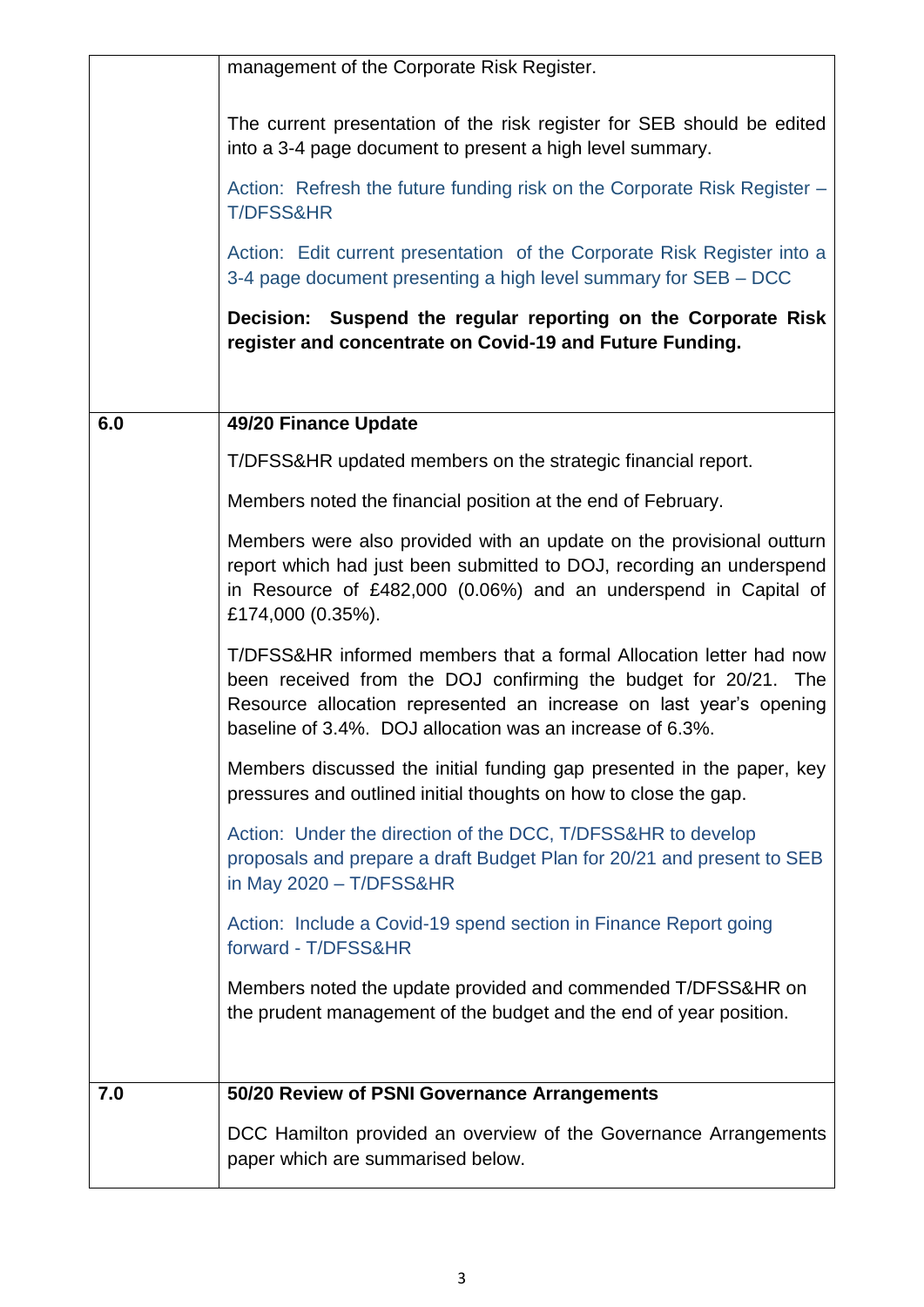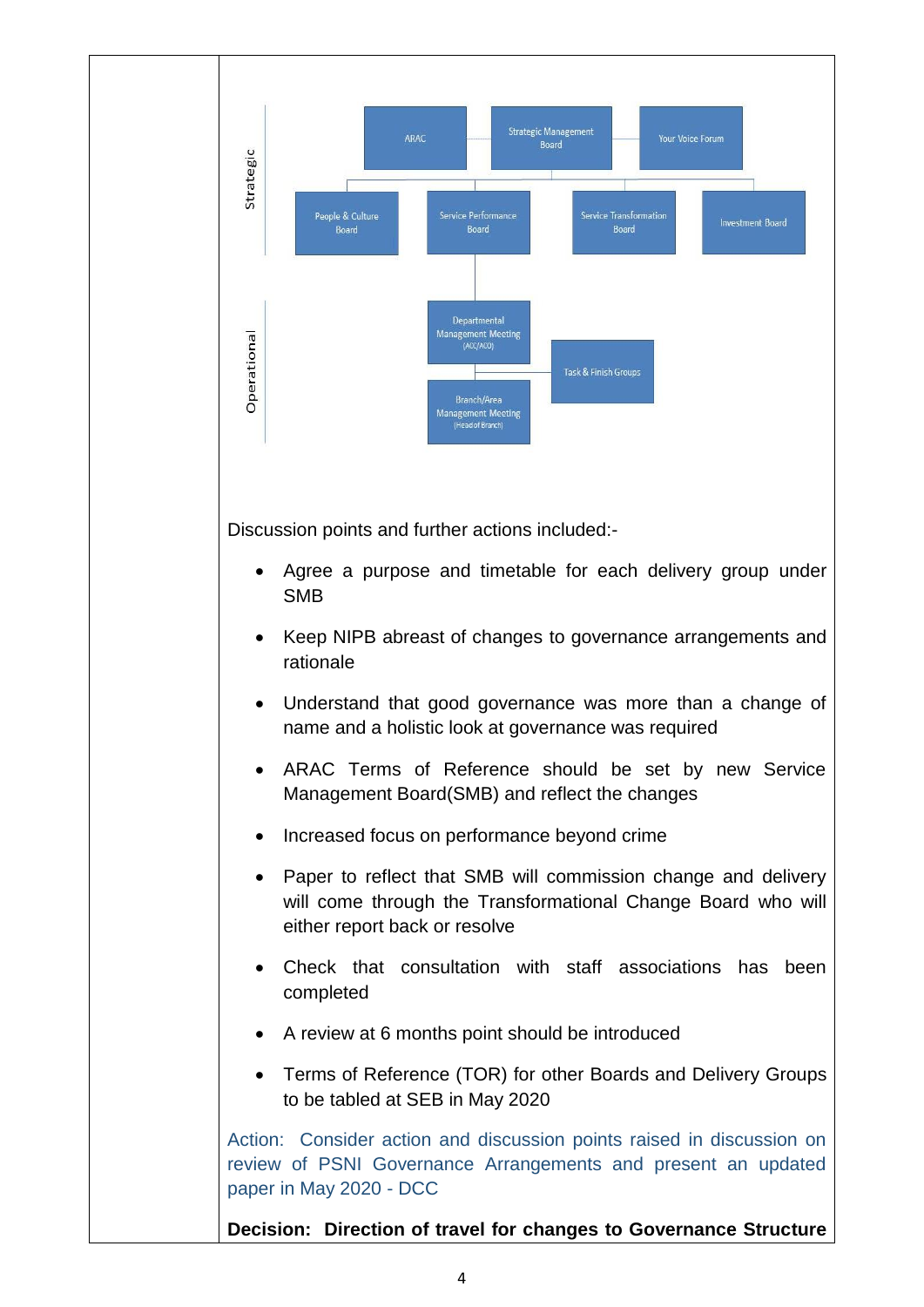|     | agreed subject to action points and presentation of TORs for other<br>Boards being tabled at SMB May 2020.                                                                                                                                                                                                                                                                                                                                                                                                                                                                                                                      |
|-----|---------------------------------------------------------------------------------------------------------------------------------------------------------------------------------------------------------------------------------------------------------------------------------------------------------------------------------------------------------------------------------------------------------------------------------------------------------------------------------------------------------------------------------------------------------------------------------------------------------------------------------|
| 8.0 | 51/20 On the Runs                                                                                                                                                                                                                                                                                                                                                                                                                                                                                                                                                                                                               |
|     | D/Chief Superintendent Legacy and Legal provided an overview of the<br>paper which had previously been circulated. The paper sought approval<br>to amend the existing terms of reference (TOR) for PSNI's 'On the Runs'<br>(OTR) team to move from what was largely an 'administrative review<br>exercise' to establish whether persons who have previously been told<br>they were no longer 'wanted' for historic incidents should in fact still be<br>'wanted' in favour of full review and investigation of those fatal incidents<br>already reviewed in line with the broader work of Legacy Investigation<br>Branch (LIB). |
|     | Members discussed the importance of OTRs and the strategic<br>implications to the organisation. It was established that the paper had<br>been through Section 75 Equality Screening and a Community Impact<br>Assessment had been considered. A stakeholder communications plan<br>would be progressed by Corporate Communications and Legacy &<br>Legal Department.                                                                                                                                                                                                                                                            |
|     | The Head of Legal Services advised that the proposed paper and<br>approach outlined would mitigate against executive manipulation (FOI<br>exemption would apply to minutes)                                                                                                                                                                                                                                                                                                                                                                                                                                                     |
|     | Action: Change name of OTR team and progress a communications<br>$plan$ – DCC                                                                                                                                                                                                                                                                                                                                                                                                                                                                                                                                                   |
|     | Decision: In consideration of the operational consequences<br>approval was given to amend the current Terms of Reference to the<br>OTRs.                                                                                                                                                                                                                                                                                                                                                                                                                                                                                        |
| 9.0 | 52/20 Annual Leave                                                                                                                                                                                                                                                                                                                                                                                                                                                                                                                                                                                                              |
|     | T/DFSS&HR provided an overview of the paper which had previously<br>been circulated. The paper updated members on the implications of<br>additional carry forward of annual leave for both Police Officers and<br>Police Staff as a consequence of the resourcing challenges arising from<br>the Service response to Covid-19.                                                                                                                                                                                                                                                                                                  |
|     | The Working Time Regulations in England and Wales were amended to<br>allow the carry-over of 4 weeks under regulation 13 into the next 2 leave<br>years. This legislation to follow in Northern Ireland.                                                                                                                                                                                                                                                                                                                                                                                                                        |
|     | Members discussed the financial implications and the additional budget<br>costs which would need to be considered.                                                                                                                                                                                                                                                                                                                                                                                                                                                                                                              |
|     | Decision: Changes to Annual Leave carry over noted. Further<br>papers should be taken through the People and Culture Board.                                                                                                                                                                                                                                                                                                                                                                                                                                                                                                     |
|     | Members availed of a break from 10.15 - 10.30                                                                                                                                                                                                                                                                                                                                                                                                                                                                                                                                                                                   |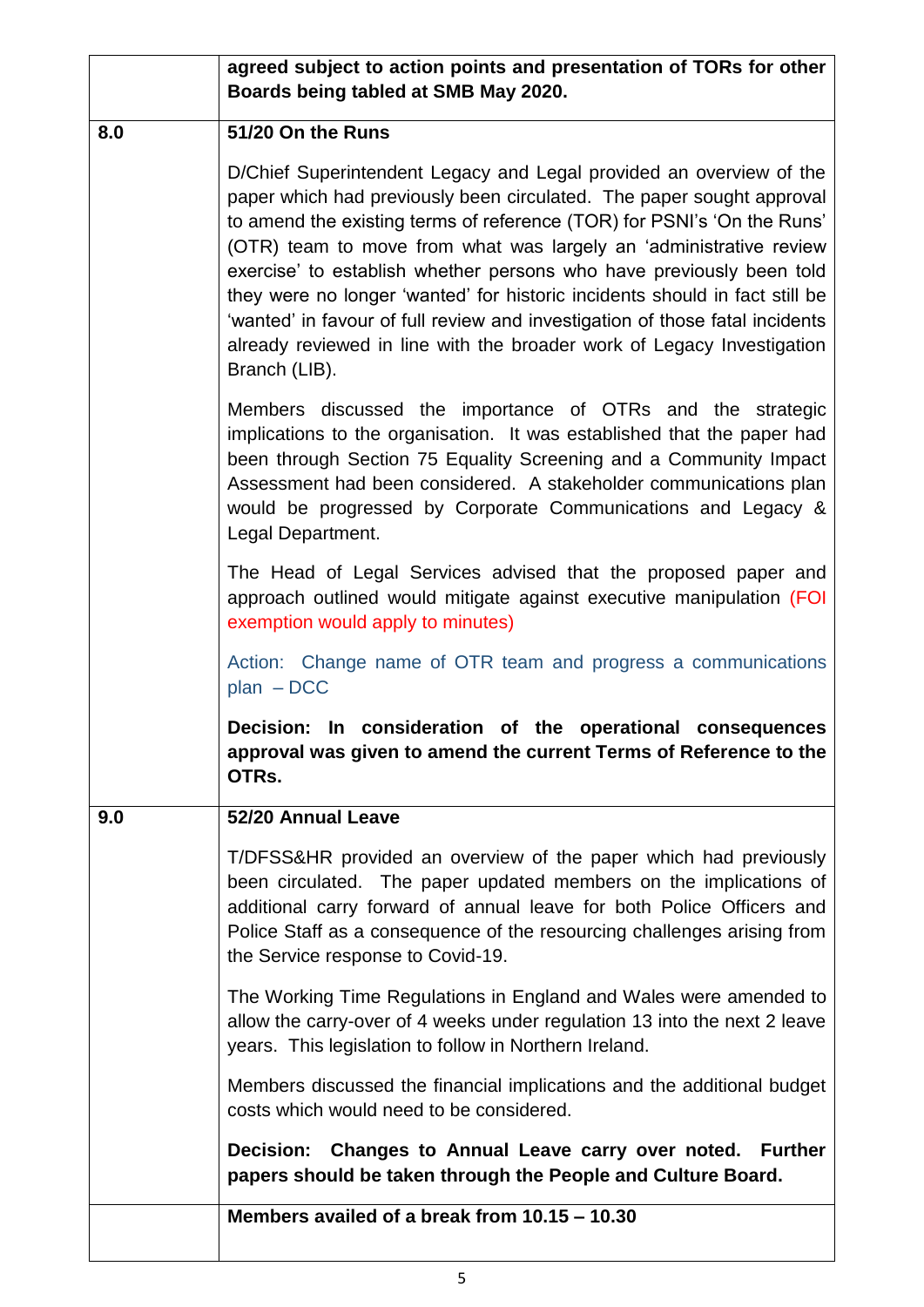| 10.0          | 53/20 NCA Review of Serious and Organised Crime (SOC)                                                                                                                                                                                                                                                                                                                                                                                            |  |  |  |
|---------------|--------------------------------------------------------------------------------------------------------------------------------------------------------------------------------------------------------------------------------------------------------------------------------------------------------------------------------------------------------------------------------------------------------------------------------------------------|--|--|--|
|               | T/ACC Crime Ops confirmed that the final version of the National Crime<br>Agency's (NCA) review of SOC had been received on 2 March 2020.<br>The review contained 57 recommendations which had been accepted in<br>full noting that some of the recommendations were to conduct a review<br>or to scope. Any longer term options papers or business cases raised<br>through these additional actions would be brought to suitable<br>governance. |  |  |  |
|               | T/ACC Crime Ops sought approval to continue to deliver the<br>recommendations which had been organised into immediate, short,<br>medium and long term. Members also noted that a revised timeline<br>should be agreed for full implementation of the recommendations. Areas<br>identified as strategic requiring investment of money and/or resource<br>would be raised through governance.                                                      |  |  |  |
|               | Decision: Continue to implement the 57 recommendations in the<br>NCA Review of Serious and Organised Crime and report through<br>the Transformational Board and present a closing report to SMB.                                                                                                                                                                                                                                                 |  |  |  |
|               | Action: Update NIPB on the acceptance of the recommendations in the<br>NCA review of SOC report - T/ACC Crime Ops                                                                                                                                                                                                                                                                                                                                |  |  |  |
| 11.0          | 54/20 PSNI Corporate Plan                                                                                                                                                                                                                                                                                                                                                                                                                        |  |  |  |
|               | DCC Hamilton provided an overview of the proposed PSNI Corporate<br>Plan which had previously been circulated.                                                                                                                                                                                                                                                                                                                                   |  |  |  |
|               | Decision: The PSNI Corporate Plan was agreed subject to minor<br>delivery/performance<br>editing<br>and<br>monitor<br>through<br>the<br><b>Transformational Board.</b>                                                                                                                                                                                                                                                                           |  |  |  |
|               |                                                                                                                                                                                                                                                                                                                                                                                                                                                  |  |  |  |
|               | Action: Update the NIPB on the Corporate Plan and provide a copy of<br>the final version - DCC Hamilton                                                                                                                                                                                                                                                                                                                                          |  |  |  |
| $12.0 - 16.0$ | 55/20 - 58/20 - SET Priorities and Workload Review (Considered as 1<br>agenda item).                                                                                                                                                                                                                                                                                                                                                             |  |  |  |
|               | See Appendix A. take out as well as App $A$ – working document not<br>required for governance -                                                                                                                                                                                                                                                                                                                                                  |  |  |  |
|               | Areas of note which were discussed in this agenda item but were not<br>listed as SET priorities:                                                                                                                                                                                                                                                                                                                                                 |  |  |  |
|               | • Strategic Outline Cases (SOCs) – Estates, Digital and<br>Resources - Feedback received from Department of Justice -<br>pend until end of year                                                                                                                                                                                                                                                                                                  |  |  |  |
|               | • IPR – suspended – review in September 2020. Possibility of a<br>single appraisal for year 20/21. Underperformance should<br>continue to be dealt with through Code of Ethics and misconduct.<br>'Check-ins' with all officers and staff should continue.                                                                                                                                                                                       |  |  |  |
|               | • Competency related threshold payment (CRTP) – delay<br>submission of review paper until September 2020.                                                                                                                                                                                                                                                                                                                                        |  |  |  |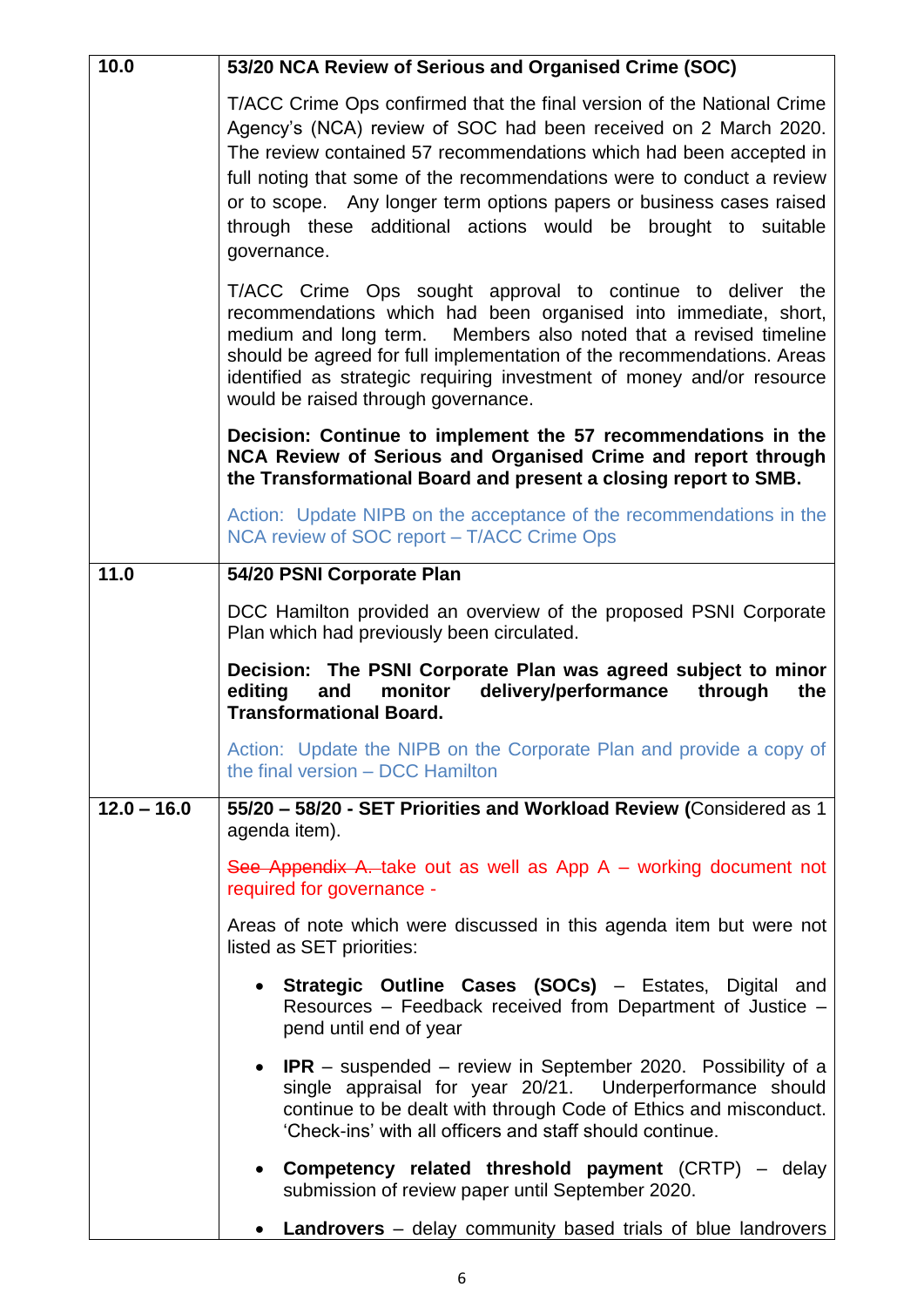|      | until after current Covid-19 crisis.                                                                                                                                                                                                                                                                                                                                      |  |  |
|------|---------------------------------------------------------------------------------------------------------------------------------------------------------------------------------------------------------------------------------------------------------------------------------------------------------------------------------------------------------------------------|--|--|
|      | Action: Submit a paper to SMB to stop compliance monitoring on<br>notebooks, documents etc. and revert to dip sampling - ACC OSD                                                                                                                                                                                                                                          |  |  |
| 17.0 | 59/20 - AOB                                                                                                                                                                                                                                                                                                                                                               |  |  |
|      | <b>Internal Audit</b>                                                                                                                                                                                                                                                                                                                                                     |  |  |
|      | DCC Hamilton updated the members that the internal audit grading for<br>the year 19/20 was satisfactory. The initial plan agreed for 20/21 would<br>now be considered and revised due to the Covid-19 pandemic. The<br>Non-Executive members were also informed about the memorandum of<br>understanding agreed between Police Ombudsman NI and the Police<br>Service NI. |  |  |
|      | Action: Provide Non-Executive members a copy of PONI and PSNI<br><b>MOU - Committee Manager</b>                                                                                                                                                                                                                                                                           |  |  |
|      | Action: Share Northern Ireland Audit Office report on Priority Based<br>Policing with Non-Executive members - Committee Manager                                                                                                                                                                                                                                           |  |  |
|      | <b>Spit &amp; Bite Guards</b>                                                                                                                                                                                                                                                                                                                                             |  |  |
|      | Members were updated on the current position with the role out of Spit &<br>Bite Guards and the key Health and Safety considerations for officers.<br>The matter would be further discussed with the NIPB chair and in<br>Platinum meetings later in the week.                                                                                                            |  |  |
|      | <b>Welfare and Resilience of Officers</b>                                                                                                                                                                                                                                                                                                                                 |  |  |
|      | Non-executive members were updated on the current measures which<br>were in place to ensure officer welfare and resilience was being<br>prioritised.                                                                                                                                                                                                                      |  |  |
|      | No further business was tabled. Meeting ended at 12.45pm.                                                                                                                                                                                                                                                                                                                 |  |  |

Date of next meeting: Wednesday 13 May 2020 – Main Conference Room Brooklyn – 9 a.m.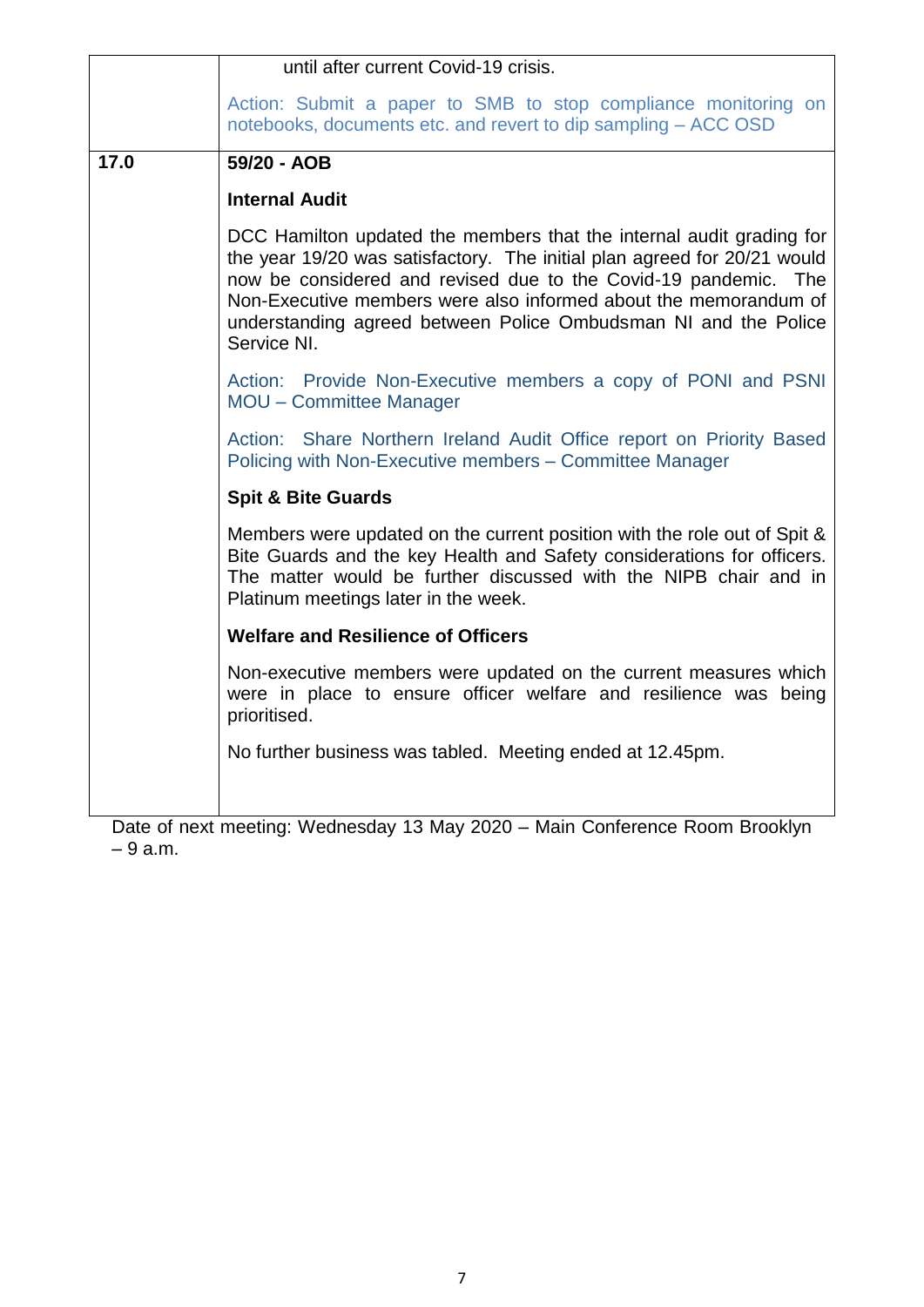| <b>ACC Todd</b><br><b>Monthly Performance Meeting</b><br>Pause until<br>after Covid-19<br><b>ACC Todd</b><br>Develop Support and Coordination Unit<br>DCC to cross reference<br>- to monitor standards and inspect<br>with work on<br>delivery using a variant of PEEL<br>performance framework<br>and introduction of a<br>templates<br>Service Inspection<br>Team<br><b>ACC Todd</b><br>Pause until<br><b>Target Operating Model</b><br>after Covid-19<br><b>ACC Todd</b><br>Improve Standards of daily<br>Move to DCC<br>briefing/tasking<br>Establish baseline and monitor police<br><b>ACC Todd</b><br>Pause<br>visibility<br>Staffing Model and call allocation -<br><b>ACC Mairs</b><br>Pause until<br><b>Contact Management Centre</b><br>after Covid-19<br><b>ACC Mairs</b><br>Operationalise uniform use of ANPR -<br>Progress at pace over<br>summer 2020<br>intercept teams<br><b>ACC Mairs</b><br>Develop Performance measures for<br>Pause until<br>after Covid-19<br>response teams<br><b>ACC Mairs</b><br>Review Tasking and Coordination of<br>Continue<br>TSG/ARV/Dogs - less silos, one team<br>approach, new brand/name<br><b>ACC Mairs</b><br>Produce and roll out new operational<br>Continue given lead in<br>uniform<br>times<br><b>ACC Mairs</b><br>Monitor Forensic conversion for<br>Continue<br>volume crime<br><b>ACC Gray</b><br><b>Implement NCA Review</b><br>Continue (revise<br>timelines for delivery)<br><b>ACC Gray</b><br><b>Monthly Performance Meeting</b><br>Continue<br>Plan to increase Proceeds of Crime Act<br><b>ACC Gray</b><br>Pause until<br>after Covid-19<br>(POCA) seizures/conversion<br><b>ACC Gray</b><br>Review Service Tasking and<br>Progress report due<br>Sept 2020<br>Coordination<br>Pacesetter - Is it consistent?<br><b>Review of Force Level</b><br><b>ACC Gray</b><br>Continue<br>Develop a Drug Strategy<br>Continue<br>Branding for drugs crackdowns<br><b>ACC Gray</b><br><b>ACC</b><br>TBC after conversation<br>End to end review of response to<br><b>Domestic Abuse</b><br>McEwan<br>with DCC | <b>SET Priority</b> | Allocated to | Start/Stop/Continue etc |
|------------------------------------------------------------------------------------------------------------------------------------------------------------------------------------------------------------------------------------------------------------------------------------------------------------------------------------------------------------------------------------------------------------------------------------------------------------------------------------------------------------------------------------------------------------------------------------------------------------------------------------------------------------------------------------------------------------------------------------------------------------------------------------------------------------------------------------------------------------------------------------------------------------------------------------------------------------------------------------------------------------------------------------------------------------------------------------------------------------------------------------------------------------------------------------------------------------------------------------------------------------------------------------------------------------------------------------------------------------------------------------------------------------------------------------------------------------------------------------------------------------------------------------------------------------------------------------------------------------------------------------------------------------------------------------------------------------------------------------------------------------------------------------------------------------------------------------------------------------------------------------------------------------------------------------------------------------------------------------------------------------------------------------------------------------------------|---------------------|--------------|-------------------------|
|                                                                                                                                                                                                                                                                                                                                                                                                                                                                                                                                                                                                                                                                                                                                                                                                                                                                                                                                                                                                                                                                                                                                                                                                                                                                                                                                                                                                                                                                                                                                                                                                                                                                                                                                                                                                                                                                                                                                                                                                                                                                        |                     |              |                         |
|                                                                                                                                                                                                                                                                                                                                                                                                                                                                                                                                                                                                                                                                                                                                                                                                                                                                                                                                                                                                                                                                                                                                                                                                                                                                                                                                                                                                                                                                                                                                                                                                                                                                                                                                                                                                                                                                                                                                                                                                                                                                        |                     |              |                         |
|                                                                                                                                                                                                                                                                                                                                                                                                                                                                                                                                                                                                                                                                                                                                                                                                                                                                                                                                                                                                                                                                                                                                                                                                                                                                                                                                                                                                                                                                                                                                                                                                                                                                                                                                                                                                                                                                                                                                                                                                                                                                        |                     |              |                         |
|                                                                                                                                                                                                                                                                                                                                                                                                                                                                                                                                                                                                                                                                                                                                                                                                                                                                                                                                                                                                                                                                                                                                                                                                                                                                                                                                                                                                                                                                                                                                                                                                                                                                                                                                                                                                                                                                                                                                                                                                                                                                        |                     |              |                         |
|                                                                                                                                                                                                                                                                                                                                                                                                                                                                                                                                                                                                                                                                                                                                                                                                                                                                                                                                                                                                                                                                                                                                                                                                                                                                                                                                                                                                                                                                                                                                                                                                                                                                                                                                                                                                                                                                                                                                                                                                                                                                        |                     |              |                         |
|                                                                                                                                                                                                                                                                                                                                                                                                                                                                                                                                                                                                                                                                                                                                                                                                                                                                                                                                                                                                                                                                                                                                                                                                                                                                                                                                                                                                                                                                                                                                                                                                                                                                                                                                                                                                                                                                                                                                                                                                                                                                        |                     |              |                         |
|                                                                                                                                                                                                                                                                                                                                                                                                                                                                                                                                                                                                                                                                                                                                                                                                                                                                                                                                                                                                                                                                                                                                                                                                                                                                                                                                                                                                                                                                                                                                                                                                                                                                                                                                                                                                                                                                                                                                                                                                                                                                        |                     |              |                         |
|                                                                                                                                                                                                                                                                                                                                                                                                                                                                                                                                                                                                                                                                                                                                                                                                                                                                                                                                                                                                                                                                                                                                                                                                                                                                                                                                                                                                                                                                                                                                                                                                                                                                                                                                                                                                                                                                                                                                                                                                                                                                        |                     |              |                         |
|                                                                                                                                                                                                                                                                                                                                                                                                                                                                                                                                                                                                                                                                                                                                                                                                                                                                                                                                                                                                                                                                                                                                                                                                                                                                                                                                                                                                                                                                                                                                                                                                                                                                                                                                                                                                                                                                                                                                                                                                                                                                        |                     |              |                         |
|                                                                                                                                                                                                                                                                                                                                                                                                                                                                                                                                                                                                                                                                                                                                                                                                                                                                                                                                                                                                                                                                                                                                                                                                                                                                                                                                                                                                                                                                                                                                                                                                                                                                                                                                                                                                                                                                                                                                                                                                                                                                        |                     |              |                         |
|                                                                                                                                                                                                                                                                                                                                                                                                                                                                                                                                                                                                                                                                                                                                                                                                                                                                                                                                                                                                                                                                                                                                                                                                                                                                                                                                                                                                                                                                                                                                                                                                                                                                                                                                                                                                                                                                                                                                                                                                                                                                        |                     |              |                         |
|                                                                                                                                                                                                                                                                                                                                                                                                                                                                                                                                                                                                                                                                                                                                                                                                                                                                                                                                                                                                                                                                                                                                                                                                                                                                                                                                                                                                                                                                                                                                                                                                                                                                                                                                                                                                                                                                                                                                                                                                                                                                        |                     |              |                         |
|                                                                                                                                                                                                                                                                                                                                                                                                                                                                                                                                                                                                                                                                                                                                                                                                                                                                                                                                                                                                                                                                                                                                                                                                                                                                                                                                                                                                                                                                                                                                                                                                                                                                                                                                                                                                                                                                                                                                                                                                                                                                        |                     |              |                         |
|                                                                                                                                                                                                                                                                                                                                                                                                                                                                                                                                                                                                                                                                                                                                                                                                                                                                                                                                                                                                                                                                                                                                                                                                                                                                                                                                                                                                                                                                                                                                                                                                                                                                                                                                                                                                                                                                                                                                                                                                                                                                        |                     |              |                         |
|                                                                                                                                                                                                                                                                                                                                                                                                                                                                                                                                                                                                                                                                                                                                                                                                                                                                                                                                                                                                                                                                                                                                                                                                                                                                                                                                                                                                                                                                                                                                                                                                                                                                                                                                                                                                                                                                                                                                                                                                                                                                        |                     |              |                         |
|                                                                                                                                                                                                                                                                                                                                                                                                                                                                                                                                                                                                                                                                                                                                                                                                                                                                                                                                                                                                                                                                                                                                                                                                                                                                                                                                                                                                                                                                                                                                                                                                                                                                                                                                                                                                                                                                                                                                                                                                                                                                        |                     |              |                         |
|                                                                                                                                                                                                                                                                                                                                                                                                                                                                                                                                                                                                                                                                                                                                                                                                                                                                                                                                                                                                                                                                                                                                                                                                                                                                                                                                                                                                                                                                                                                                                                                                                                                                                                                                                                                                                                                                                                                                                                                                                                                                        |                     |              |                         |
|                                                                                                                                                                                                                                                                                                                                                                                                                                                                                                                                                                                                                                                                                                                                                                                                                                                                                                                                                                                                                                                                                                                                                                                                                                                                                                                                                                                                                                                                                                                                                                                                                                                                                                                                                                                                                                                                                                                                                                                                                                                                        |                     |              |                         |
|                                                                                                                                                                                                                                                                                                                                                                                                                                                                                                                                                                                                                                                                                                                                                                                                                                                                                                                                                                                                                                                                                                                                                                                                                                                                                                                                                                                                                                                                                                                                                                                                                                                                                                                                                                                                                                                                                                                                                                                                                                                                        |                     |              |                         |
|                                                                                                                                                                                                                                                                                                                                                                                                                                                                                                                                                                                                                                                                                                                                                                                                                                                                                                                                                                                                                                                                                                                                                                                                                                                                                                                                                                                                                                                                                                                                                                                                                                                                                                                                                                                                                                                                                                                                                                                                                                                                        |                     |              |                         |
|                                                                                                                                                                                                                                                                                                                                                                                                                                                                                                                                                                                                                                                                                                                                                                                                                                                                                                                                                                                                                                                                                                                                                                                                                                                                                                                                                                                                                                                                                                                                                                                                                                                                                                                                                                                                                                                                                                                                                                                                                                                                        |                     |              |                         |
|                                                                                                                                                                                                                                                                                                                                                                                                                                                                                                                                                                                                                                                                                                                                                                                                                                                                                                                                                                                                                                                                                                                                                                                                                                                                                                                                                                                                                                                                                                                                                                                                                                                                                                                                                                                                                                                                                                                                                                                                                                                                        |                     |              |                         |
|                                                                                                                                                                                                                                                                                                                                                                                                                                                                                                                                                                                                                                                                                                                                                                                                                                                                                                                                                                                                                                                                                                                                                                                                                                                                                                                                                                                                                                                                                                                                                                                                                                                                                                                                                                                                                                                                                                                                                                                                                                                                        |                     |              |                         |
|                                                                                                                                                                                                                                                                                                                                                                                                                                                                                                                                                                                                                                                                                                                                                                                                                                                                                                                                                                                                                                                                                                                                                                                                                                                                                                                                                                                                                                                                                                                                                                                                                                                                                                                                                                                                                                                                                                                                                                                                                                                                        |                     |              |                         |
|                                                                                                                                                                                                                                                                                                                                                                                                                                                                                                                                                                                                                                                                                                                                                                                                                                                                                                                                                                                                                                                                                                                                                                                                                                                                                                                                                                                                                                                                                                                                                                                                                                                                                                                                                                                                                                                                                                                                                                                                                                                                        |                     |              |                         |
|                                                                                                                                                                                                                                                                                                                                                                                                                                                                                                                                                                                                                                                                                                                                                                                                                                                                                                                                                                                                                                                                                                                                                                                                                                                                                                                                                                                                                                                                                                                                                                                                                                                                                                                                                                                                                                                                                                                                                                                                                                                                        |                     |              |                         |
|                                                                                                                                                                                                                                                                                                                                                                                                                                                                                                                                                                                                                                                                                                                                                                                                                                                                                                                                                                                                                                                                                                                                                                                                                                                                                                                                                                                                                                                                                                                                                                                                                                                                                                                                                                                                                                                                                                                                                                                                                                                                        |                     |              |                         |
|                                                                                                                                                                                                                                                                                                                                                                                                                                                                                                                                                                                                                                                                                                                                                                                                                                                                                                                                                                                                                                                                                                                                                                                                                                                                                                                                                                                                                                                                                                                                                                                                                                                                                                                                                                                                                                                                                                                                                                                                                                                                        |                     |              |                         |
|                                                                                                                                                                                                                                                                                                                                                                                                                                                                                                                                                                                                                                                                                                                                                                                                                                                                                                                                                                                                                                                                                                                                                                                                                                                                                                                                                                                                                                                                                                                                                                                                                                                                                                                                                                                                                                                                                                                                                                                                                                                                        |                     |              |                         |
|                                                                                                                                                                                                                                                                                                                                                                                                                                                                                                                                                                                                                                                                                                                                                                                                                                                                                                                                                                                                                                                                                                                                                                                                                                                                                                                                                                                                                                                                                                                                                                                                                                                                                                                                                                                                                                                                                                                                                                                                                                                                        |                     |              |                         |
|                                                                                                                                                                                                                                                                                                                                                                                                                                                                                                                                                                                                                                                                                                                                                                                                                                                                                                                                                                                                                                                                                                                                                                                                                                                                                                                                                                                                                                                                                                                                                                                                                                                                                                                                                                                                                                                                                                                                                                                                                                                                        |                     |              |                         |
|                                                                                                                                                                                                                                                                                                                                                                                                                                                                                                                                                                                                                                                                                                                                                                                                                                                                                                                                                                                                                                                                                                                                                                                                                                                                                                                                                                                                                                                                                                                                                                                                                                                                                                                                                                                                                                                                                                                                                                                                                                                                        |                     |              |                         |
|                                                                                                                                                                                                                                                                                                                                                                                                                                                                                                                                                                                                                                                                                                                                                                                                                                                                                                                                                                                                                                                                                                                                                                                                                                                                                                                                                                                                                                                                                                                                                                                                                                                                                                                                                                                                                                                                                                                                                                                                                                                                        |                     |              |                         |
|                                                                                                                                                                                                                                                                                                                                                                                                                                                                                                                                                                                                                                                                                                                                                                                                                                                                                                                                                                                                                                                                                                                                                                                                                                                                                                                                                                                                                                                                                                                                                                                                                                                                                                                                                                                                                                                                                                                                                                                                                                                                        |                     |              |                         |
|                                                                                                                                                                                                                                                                                                                                                                                                                                                                                                                                                                                                                                                                                                                                                                                                                                                                                                                                                                                                                                                                                                                                                                                                                                                                                                                                                                                                                                                                                                                                                                                                                                                                                                                                                                                                                                                                                                                                                                                                                                                                        |                     |              |                         |
|                                                                                                                                                                                                                                                                                                                                                                                                                                                                                                                                                                                                                                                                                                                                                                                                                                                                                                                                                                                                                                                                                                                                                                                                                                                                                                                                                                                                                                                                                                                                                                                                                                                                                                                                                                                                                                                                                                                                                                                                                                                                        |                     |              |                         |
|                                                                                                                                                                                                                                                                                                                                                                                                                                                                                                                                                                                                                                                                                                                                                                                                                                                                                                                                                                                                                                                                                                                                                                                                                                                                                                                                                                                                                                                                                                                                                                                                                                                                                                                                                                                                                                                                                                                                                                                                                                                                        |                     |              |                         |
|                                                                                                                                                                                                                                                                                                                                                                                                                                                                                                                                                                                                                                                                                                                                                                                                                                                                                                                                                                                                                                                                                                                                                                                                                                                                                                                                                                                                                                                                                                                                                                                                                                                                                                                                                                                                                                                                                                                                                                                                                                                                        |                     |              |                         |
|                                                                                                                                                                                                                                                                                                                                                                                                                                                                                                                                                                                                                                                                                                                                                                                                                                                                                                                                                                                                                                                                                                                                                                                                                                                                                                                                                                                                                                                                                                                                                                                                                                                                                                                                                                                                                                                                                                                                                                                                                                                                        |                     |              |                         |
|                                                                                                                                                                                                                                                                                                                                                                                                                                                                                                                                                                                                                                                                                                                                                                                                                                                                                                                                                                                                                                                                                                                                                                                                                                                                                                                                                                                                                                                                                                                                                                                                                                                                                                                                                                                                                                                                                                                                                                                                                                                                        |                     |              |                         |
|                                                                                                                                                                                                                                                                                                                                                                                                                                                                                                                                                                                                                                                                                                                                                                                                                                                                                                                                                                                                                                                                                                                                                                                                                                                                                                                                                                                                                                                                                                                                                                                                                                                                                                                                                                                                                                                                                                                                                                                                                                                                        |                     |              |                         |
|                                                                                                                                                                                                                                                                                                                                                                                                                                                                                                                                                                                                                                                                                                                                                                                                                                                                                                                                                                                                                                                                                                                                                                                                                                                                                                                                                                                                                                                                                                                                                                                                                                                                                                                                                                                                                                                                                                                                                                                                                                                                        |                     |              |                         |
|                                                                                                                                                                                                                                                                                                                                                                                                                                                                                                                                                                                                                                                                                                                                                                                                                                                                                                                                                                                                                                                                                                                                                                                                                                                                                                                                                                                                                                                                                                                                                                                                                                                                                                                                                                                                                                                                                                                                                                                                                                                                        |                     |              |                         |
|                                                                                                                                                                                                                                                                                                                                                                                                                                                                                                                                                                                                                                                                                                                                                                                                                                                                                                                                                                                                                                                                                                                                                                                                                                                                                                                                                                                                                                                                                                                                                                                                                                                                                                                                                                                                                                                                                                                                                                                                                                                                        |                     |              |                         |
|                                                                                                                                                                                                                                                                                                                                                                                                                                                                                                                                                                                                                                                                                                                                                                                                                                                                                                                                                                                                                                                                                                                                                                                                                                                                                                                                                                                                                                                                                                                                                                                                                                                                                                                                                                                                                                                                                                                                                                                                                                                                        |                     |              |                         |